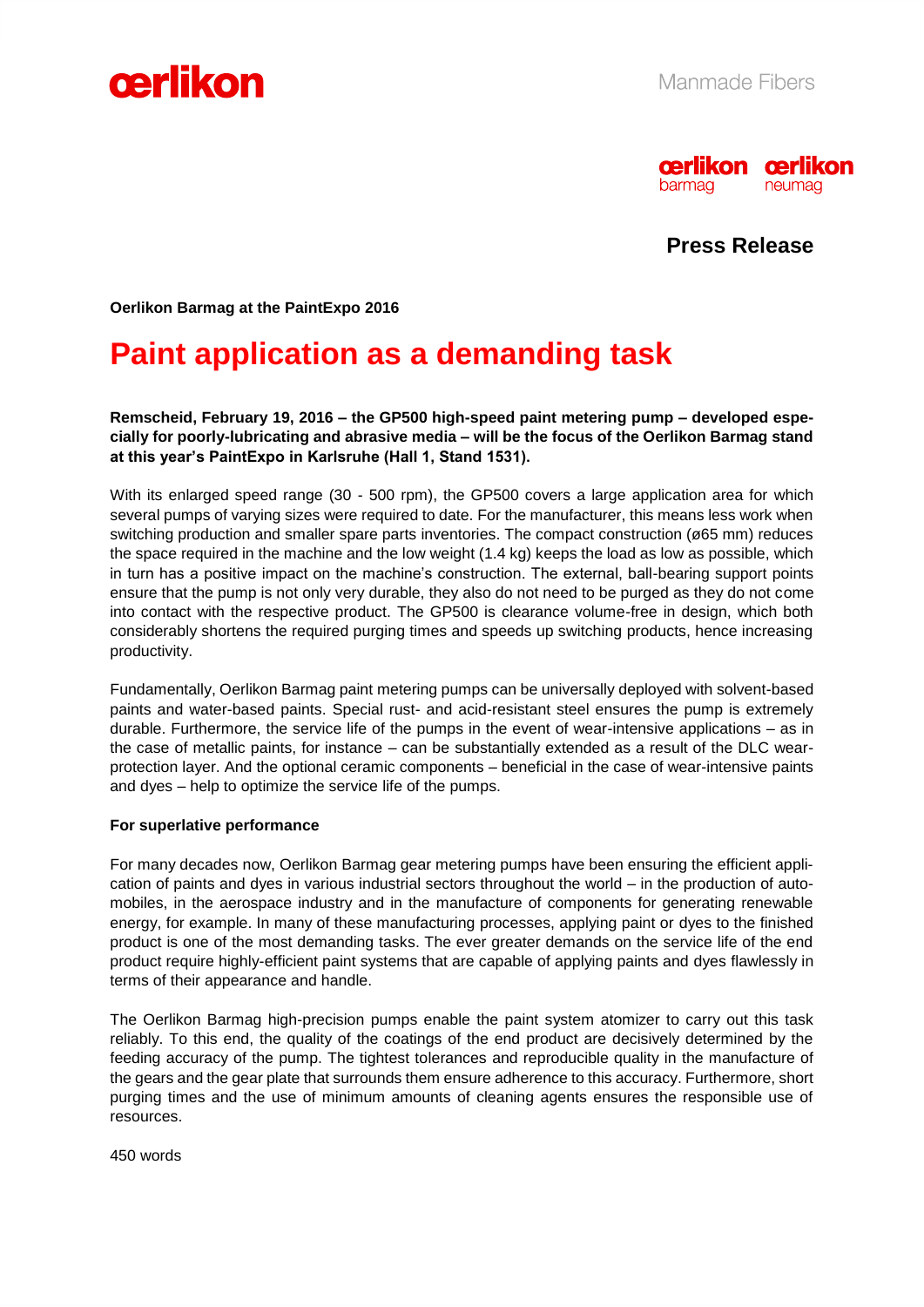# cerlikon



# **Caption:**

In addition to their low weight, the Oerlikon Barmag paint pumps excel in terms of their flexibly exchangeable pressure sensor blocks, which enables easier installation of these pumps in various situations.

# **For further information:**

Ute Watermann Marketing and Communications Tel. +49 2191 67 1634 Fax +49 2191 67 70 1634 ute.watermann@oerlikon.com

André Wissenberg Marketing and Communications Tel. +49 2191 67 2331 Fax +49 2191 28 447 2331 andre.wissenberg@oerlikon.com

# **About Oerlikon**

Oerlikon (SIX: OERL) is a leading, globally-active technology group supplying growth markets with market-leading technologies and services for surface solutions, systems for manufacturing manmade fibers, transmission systems and drive solutions as well as prevacuum and high vacuum technologies and pumps and the corresponding accessories. The leading Oerlikon technologies enable customers to increase their product performance and productivity, utilize resources and energy more efficiently and